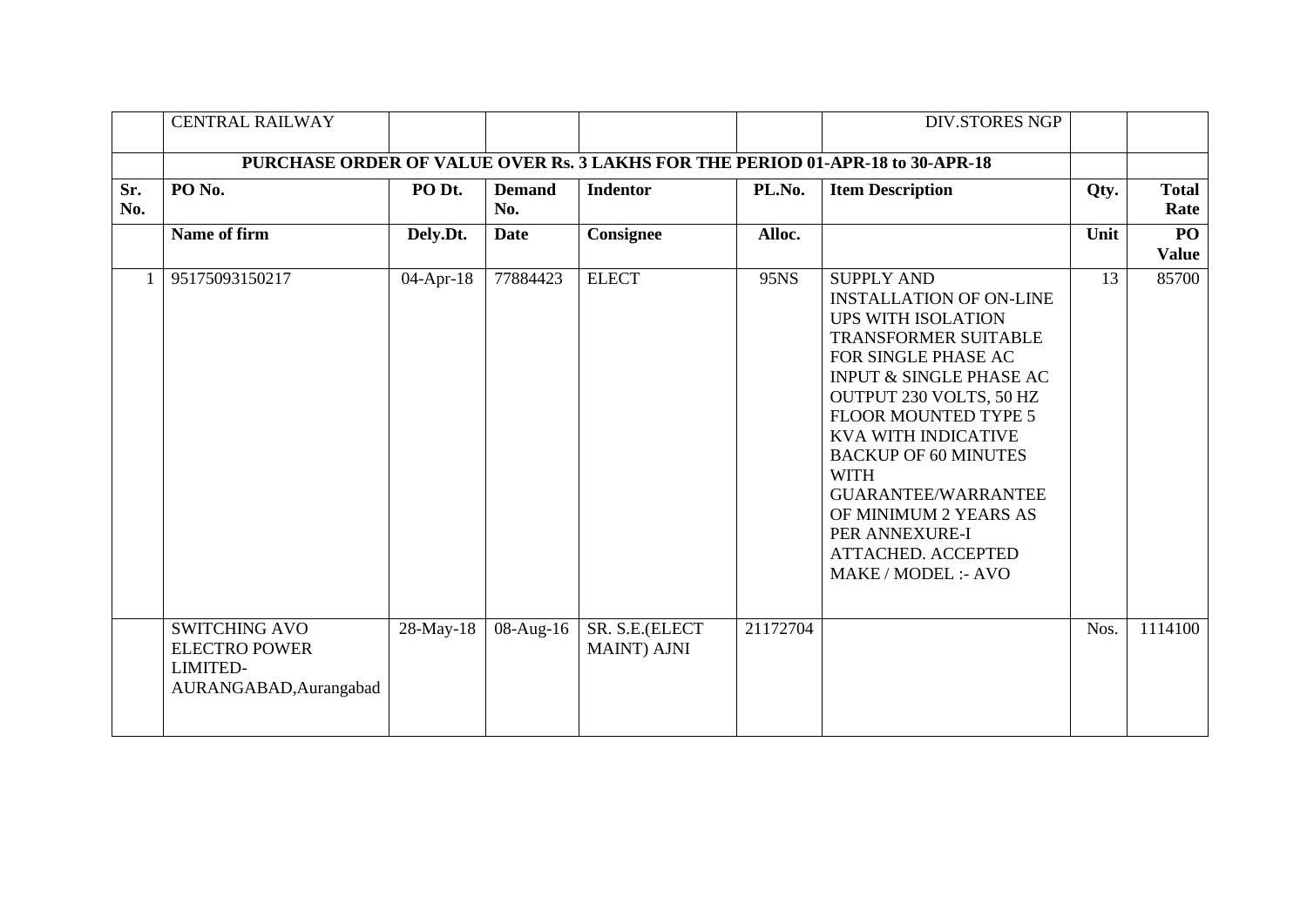| 95175047250230                              | $16$ -Apr- $18$ | 77902063  | <b>ELECTRICAL</b>            | 95ns     | "ISI" MARKED, SELF<br><b>CONTAINED DRINKING</b><br>WATER COOLER WITH 'ECO'<br>FRIENDLY (NON CFC-<br>REFRIGERANT R-134A)<br><b>ENERGY EFFICIENT</b><br><b>COMPRESSOR CONFIRMING</b><br>TO IS: 1475(PART 1):2001<br>(REAFFIRMED 2007)<br><b>COOLING CAPACITY</b><br>LTRS/HRS: 150 STORAGE<br><b>CAPACITY LITRS: 150, RATE</b><br>OF MAX. ENERGY<br>CONSUMPTION 1550 WATT.<br><b>SUITABLE FOR WORKING</b><br>ON SINGLE PHASE 230<br>VOLTS AC, 50HZ.WITH<br><b>GUARANTEE OF WATER</b><br><b>COOLER SHALL BE</b><br>MINIMUM ONE YEAR.<br><b>ACCEPTED :- DRINKING</b><br>WATER COOLER MODEL --<br><b>USHA SP 150150</b> | 11   | 39866  |
|---------------------------------------------|-----------------|-----------|------------------------------|----------|-------------------------------------------------------------------------------------------------------------------------------------------------------------------------------------------------------------------------------------------------------------------------------------------------------------------------------------------------------------------------------------------------------------------------------------------------------------------------------------------------------------------------------------------------------------------------------------------------------------------|------|--------|
| <b>Amrit Marketing</b><br>Company, Ludhiana | $25$ -Apr-18    | 03-Jan-17 | S.E.(AC MAINT)<br>NGP NAGPUR | 23536200 |                                                                                                                                                                                                                                                                                                                                                                                                                                                                                                                                                                                                                   | Nos. | 438526 |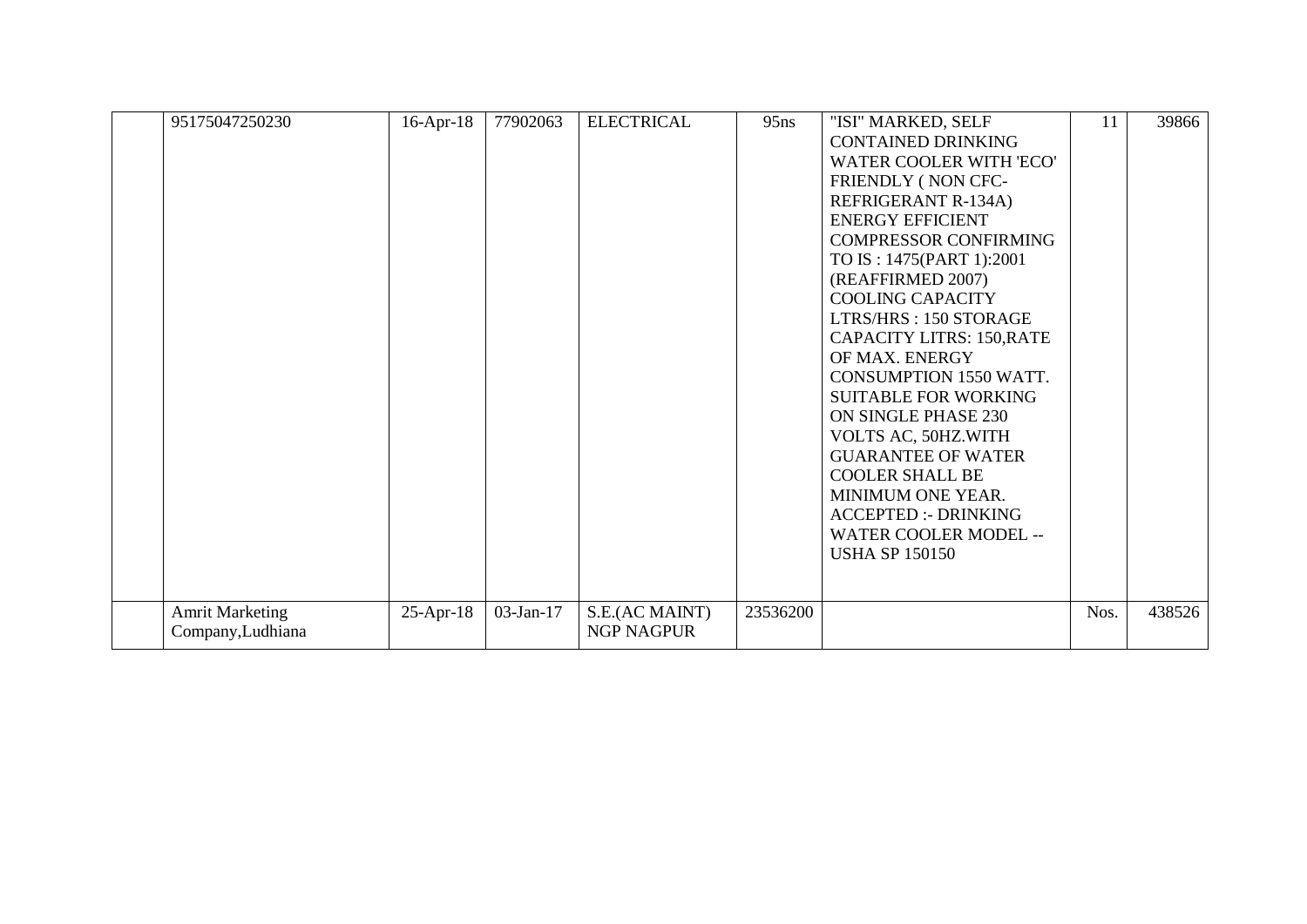| $\overline{2}$ | 95165583150237                                                 | $17-Apr-18$ | 76820833    | <b>TRD</b>                            | 95NS    | <b>25 KV SINGLE POLE</b><br><b>VACUUM CIRCUIT</b><br><b>BREAKER AS PER RDSO</b><br>SPECIFICATION NO.<br>TI/SPC/PSI/LVCBIN/0120<br>(DEC 2013) VER.0 OR LATEST<br>WITH A AND C SLIP NO. 1        |      | 488520 |
|----------------|----------------------------------------------------------------|-------------|-------------|---------------------------------------|---------|------------------------------------------------------------------------------------------------------------------------------------------------------------------------------------------------|------|--------|
|                |                                                                |             |             |                                       |         | (OCT.2016) AND WITH<br><b>MOTOR CHARGED SPRING</b><br>CONTROL MECHANISM,<br>WITH STEEL SUPPORT<br><b>STRUCTURE AND</b><br>TERMINAL CONNECTORS.<br><b>ACCEPTED MAKE/MODEL:-</b><br><b>ALIND</b> |      |        |
|                | <b>STANCHION DESIGNS</b><br>PRIVATE LIMITED-<br>MUMBAI, MUMBAI | $21-Aug-18$ | $14-Oct-16$ | Sr. Section Engineer<br>/CRS/TRD/AJNI | 7420028 |                                                                                                                                                                                                | Nos. | 488520 |